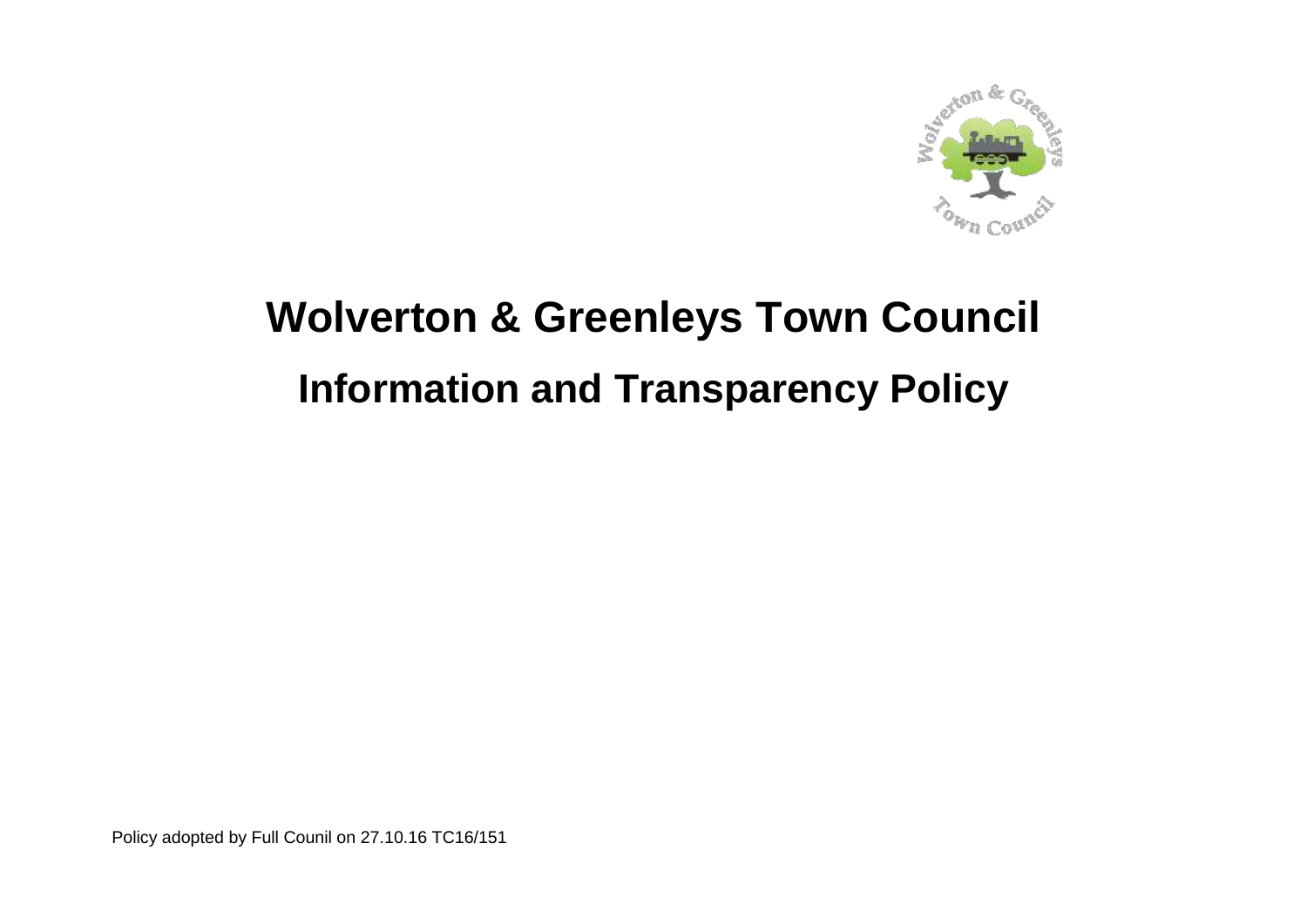### **Relevant Legislation:**

- Data Protection Act 1998
- Freedom of Information Act 2000
- **Environmental Regulations 2004**
- The Local Government Transparency Code 2014 issued under S2 of the Local Government, Planning and Land Act 1980

## **Freedom of Information**

In compliance with the Freedom of Information Act 2000 Wolverton and Greenleys Town Council has adopted a publication scheme in line with the model publication scheme which the Information Commissioner has produced for all public authorities.

The publication scheme must include the following classes of information:

## **Class 1**

## *Who we are and what we do*

Organisation information, location and contacts, constitutional and legal governance.

## **Class 2**

## *What we spend and how we spend it*

Financial information relating to projected and actual income and expenditure, tendering, procurement and contracts

## **Class 3**

## *What are our priorities are and how we are doing*

Strategy and performance information, plans, assessments, inspections and reviews

## **Class 4**

## *How we make decisions*

Policy proposals and decisions, decision making processes, internal criteria and procedures, consultations

## **Class 5**

## *Our policies and procedures*

Current written protocols for delivery our functions and responsibilities

Policy adopted by Full Counil on 27.10.16 TC16/151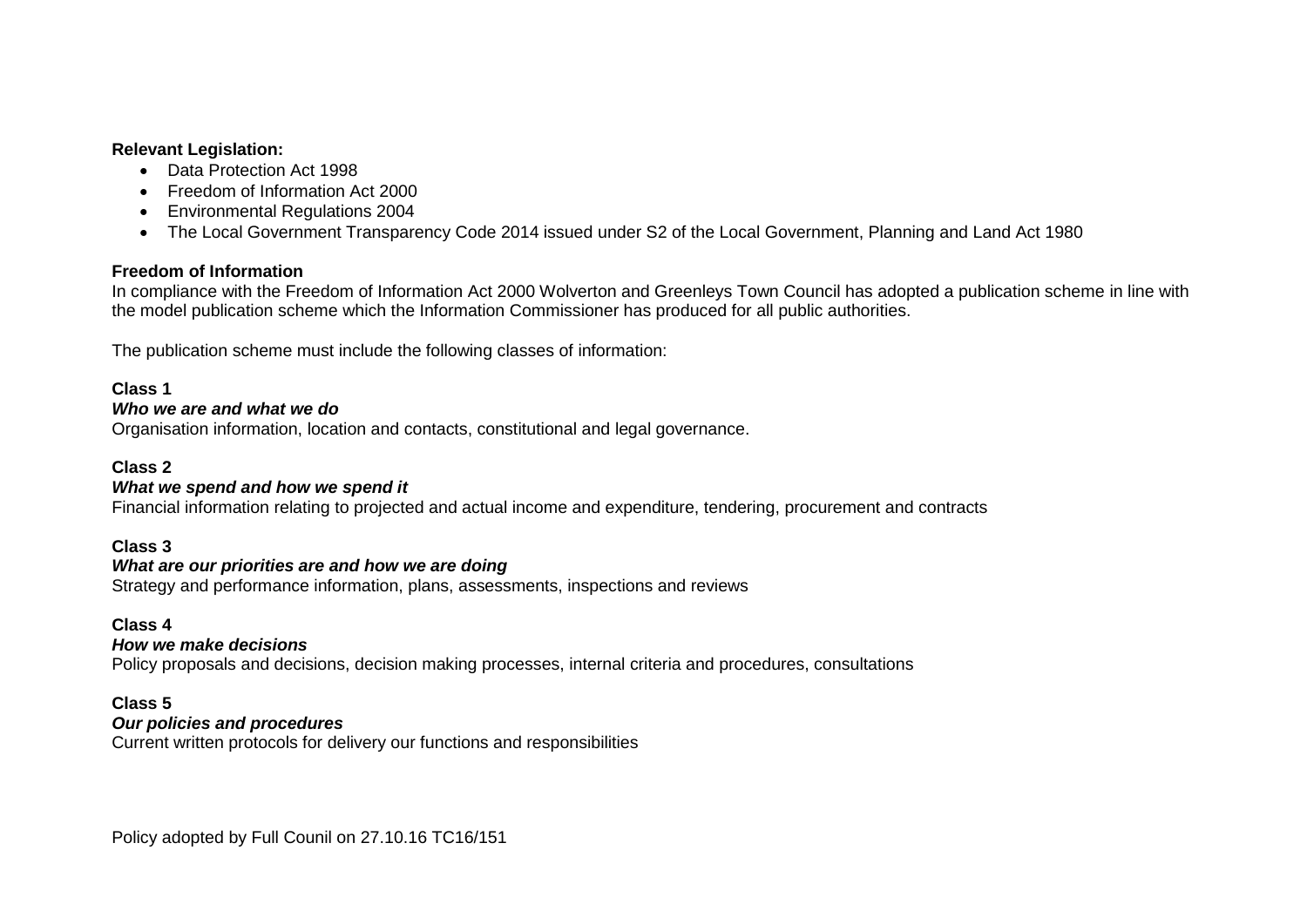#### **Class 6** *Lists and Registers*

## Information held in registers required by law and other lists and registers relating to the functions of the Town Council

## **Class 7**

## *The Services we offer*

Advice and guidance, booklets and leaflets, transactions and medial release, a description of the services offered.

The classes of information will not generally include information the disclosure of which is prevented by law or exempt under the FOIA or is otherwise properly considered to be protected from disclosure or information which is no longer held.

## **How is Information Available?**

The publication scheme is intended to provide the maximum amount of information at the minimum cost to the public and an much information as possible we be provided on the council's website otherwise it will be made available in hard copy.

## **Charges**

Charges are stated within the guide to the publications scheme and will be the actual costs for disbursements such as photocopying and postage.

## **Other information**

Information held by a public authority that is not covered by the Publication Scheme may be requested in writing when its provision will be considered in accordance with the Freedom of Information Act and other relevant legislation

## **Making a Freedom of Information Request**

Requests for information under the FOI should

- **1** be in writing (email is acceptable)
- **2** include your name and address
- **3** contain sufficient information to allow us to locate the information that you want
- **4** be legible

There is no obligation for you to disclose any reason for requesting information but if you wish to talk to a member of staff about the information that you are trying to ascertain please contact the Town Clerk. This may help us to find the information you require more swiftly.

Policy adopted by Full Counil on 27.10.16 TC16/151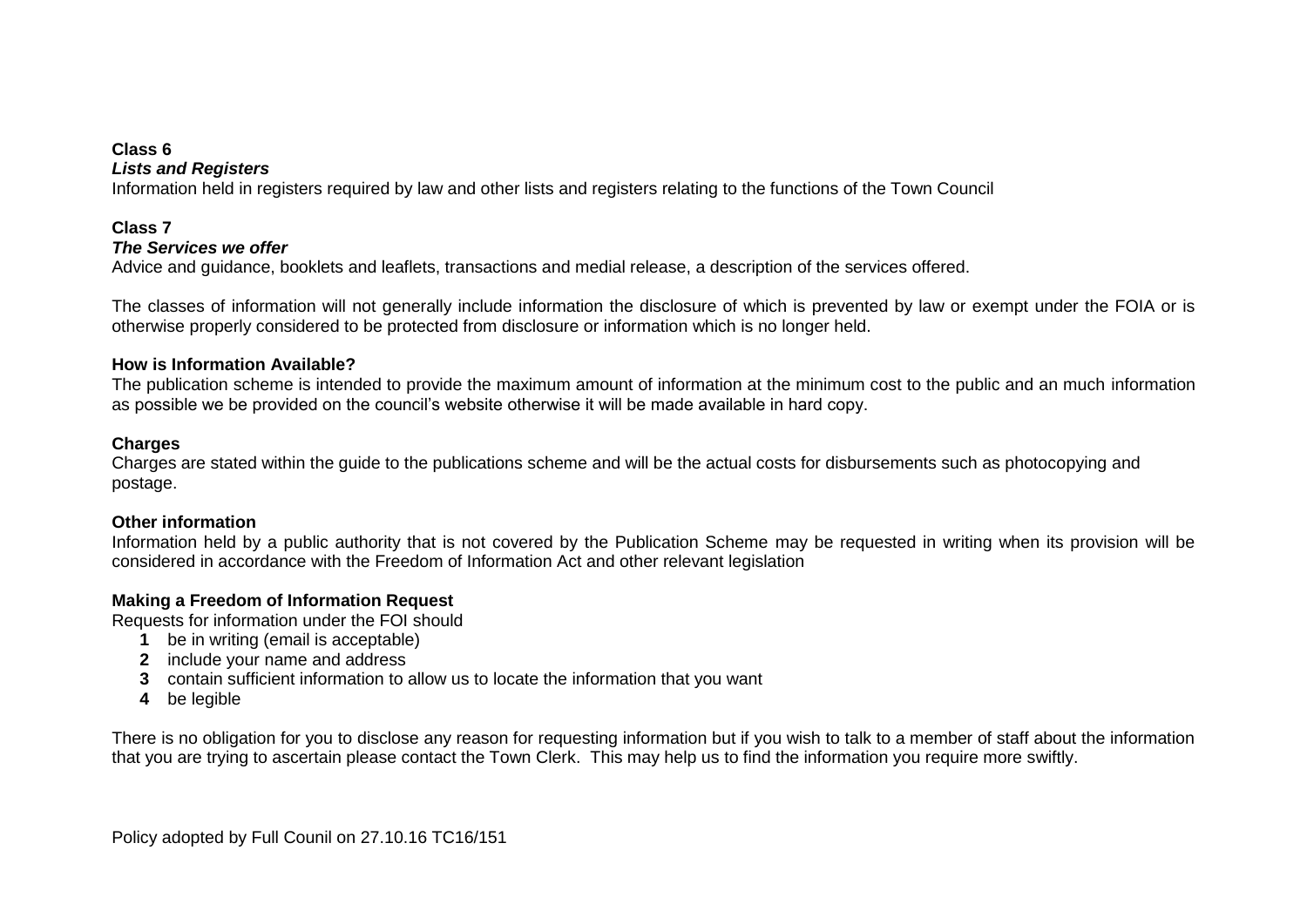Once a request has been received in writing it will be recorded and acknowledged by the Town Council and handled in accordance with the requirements of the legislation. Within 20 working days we will issue a decision notice which will

- **1** Confirm whether we hold the information requested
- **2** Advise whether you will need to pay a fee for the information

On receipt of your payment we will issue the information.

There are number of exceptions to the Freedom of Information Act in law. If the council believes that the information requested falls into the category of exempt information you will be advised and the reasons for the decision not to disclose the information will be included with the decision notice. You will be able to challenge this decision by complaining to the Town Council and (if the issue is still not resolved satisfactorily) by appeal and to do so you should contact the office of the Information Commissioner on 0303 123 1113 or www.ico.org.uk.

## **The Local Government Transparency Code for town and parish councils with a gross annual income or expenditure exceeding £200,000**

Wolverton and Greenleys Town Council aims to comply with the minimum requirements for publication of information set out in part one of this code and aspires to provide as much information and in as many different formats as possible as recommended in part two of the code. Town Council is working towards increased transparency and real-time publication of information.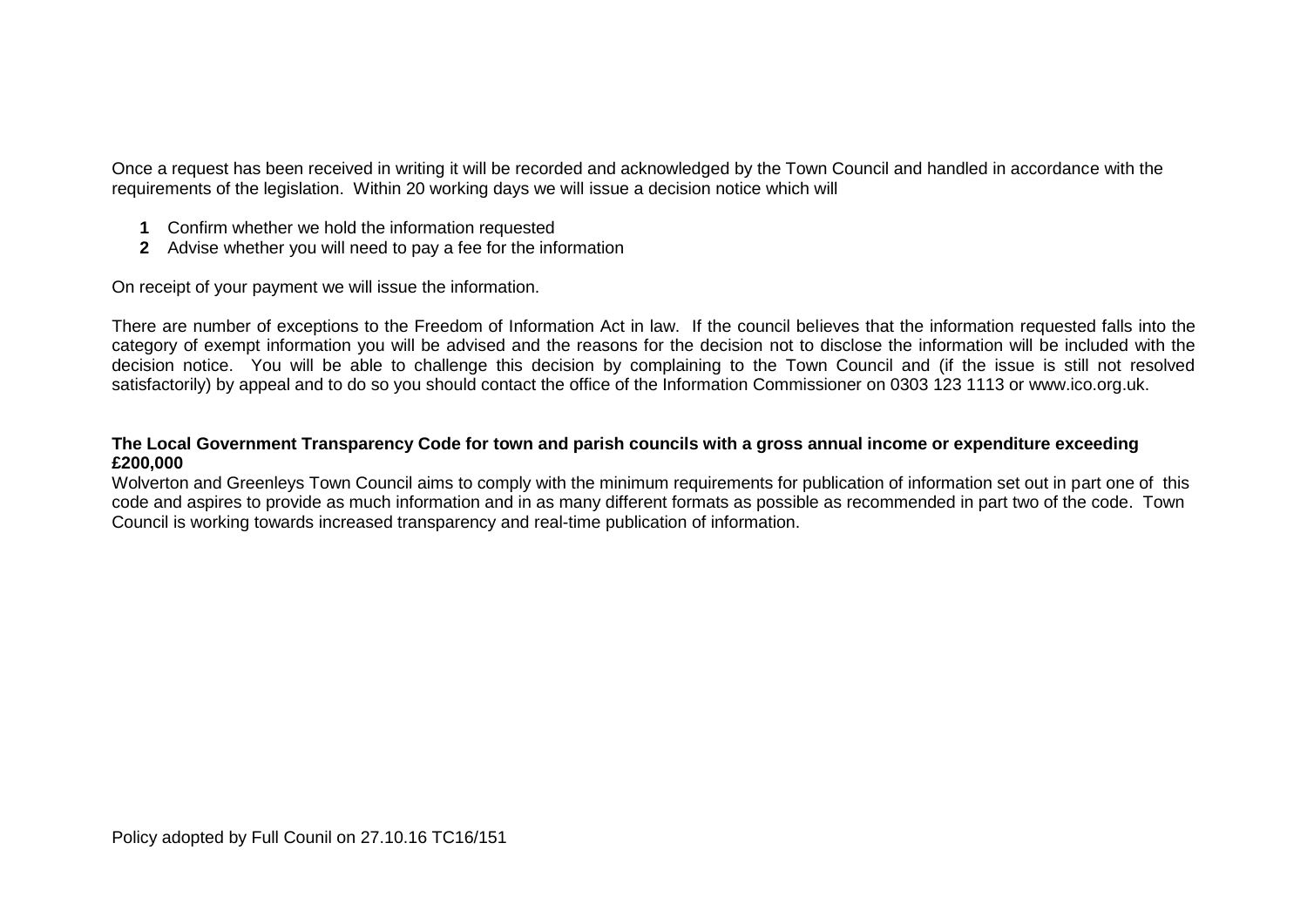# **Guide to Publication Scheme**

| Information to be published                                                                                                                     | How the information can be obtained                                                                                                                                                                                         | <b>Cost</b> |
|-------------------------------------------------------------------------------------------------------------------------------------------------|-----------------------------------------------------------------------------------------------------------------------------------------------------------------------------------------------------------------------------|-------------|
| Class1 - Who we are and what we do<br>(Organisational information, structures, locations and contacts)<br>This will be current information only | (Can be obtained through the Town Council website,<br>in the Wolverton and Greenleys News or by email on<br>request to the Town Clerk)                                                                                      | See below   |
| Who's who on the Council and its Committees                                                                                                     | Can be obtained through the Town Council website<br>displayed on noticeboards around the Town or by<br>email on request to the Town Clerk                                                                                   | See below   |
| Contact details for Town Clerk and Council                                                                                                      | Can be obtained through the Town Council website,<br>displayed on noticeboards around the Town or by<br>email on request to the Town Clerk                                                                                  | See below   |
| Location of main Council office and accessibility details                                                                                       | Can be obtained through the on the Town Council<br>website, published on the noticeboard outside the<br>Town Council offices and in the Wolverton and<br>Greenleys News, or by email on request to the Town<br><b>Clerk</b> | See below   |
| Staffing structure                                                                                                                              | Can be obtained through the Town Council website,<br>Chairs Annual Report or by email on request to the<br><b>Town Clerk</b>                                                                                                | See below   |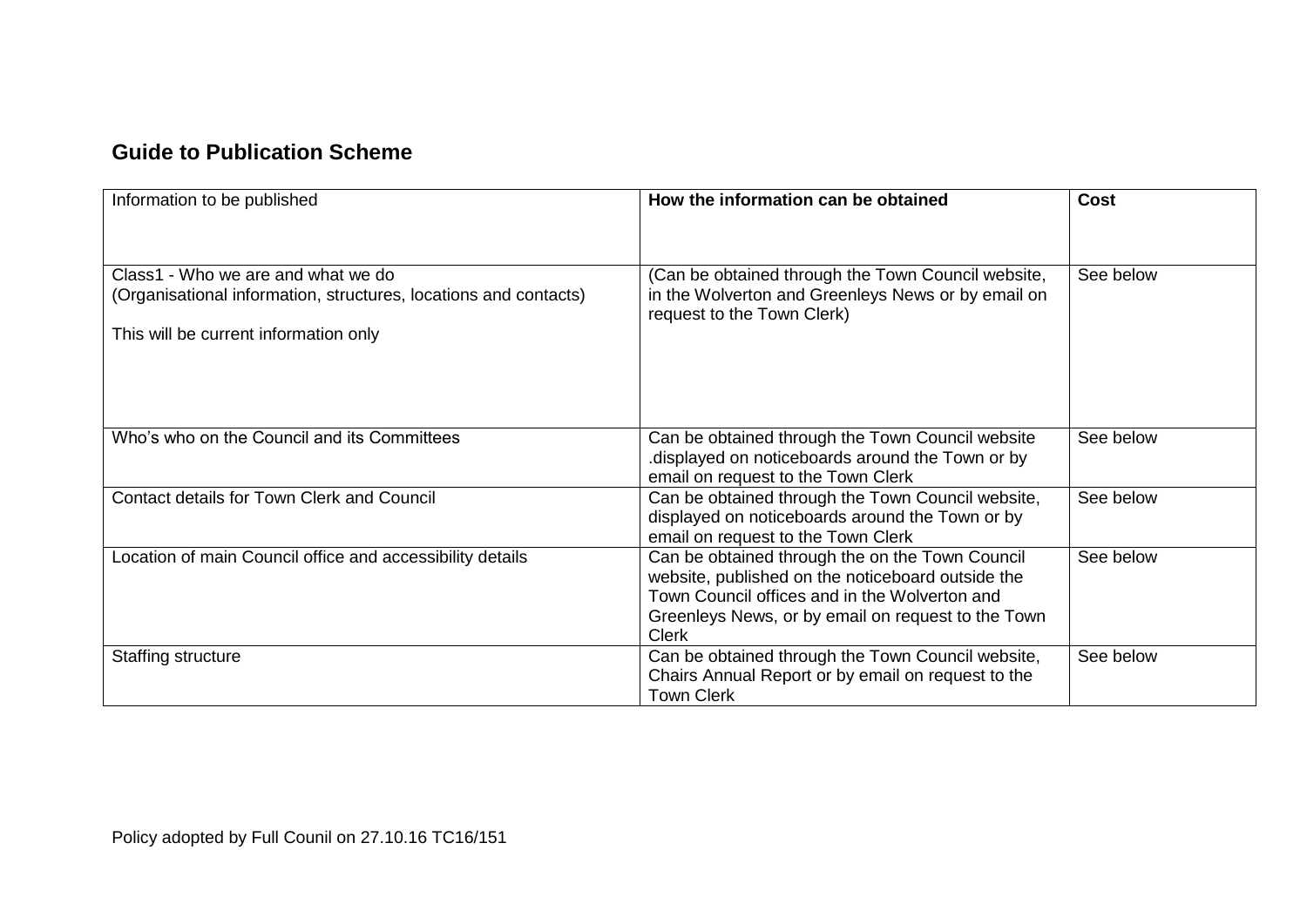| Class 2 – What we spend and how we spend it<br>(Financial information relating to projected and actual income and<br>expenditure, procurement, contracts and financial audit)<br>Current and previous financial year as a minimum | Can be obtained in hard copy, by email on request to<br>the Town Clerk or published annually in the Wolverton<br>and Greenleys News and the Chairs Report                                                    | See below |
|-----------------------------------------------------------------------------------------------------------------------------------------------------------------------------------------------------------------------------------|--------------------------------------------------------------------------------------------------------------------------------------------------------------------------------------------------------------|-----------|
| Annual return form and report by auditor                                                                                                                                                                                          | Can be obtained in hard copy or by email on request<br>to the Town Clerk                                                                                                                                     | See below |
| <b>Finalised budget</b>                                                                                                                                                                                                           | Can be obtained in hard copy or by email on request<br>to the Town Clerk                                                                                                                                     | See below |
| Precept                                                                                                                                                                                                                           | Can be obtained in hard copy or by email on request<br>to the Town Clerk                                                                                                                                     | See below |
| <b>Borrowing Approval letter</b>                                                                                                                                                                                                  | Can be obtained in hard copy or by email on request<br>to the Town Clerk                                                                                                                                     | See below |
| <b>Financial Standing Orders and Regulations</b>                                                                                                                                                                                  | Can be obtained in hard copy or by email on request<br>to the Town Clerk                                                                                                                                     | See below |
| Grants given and received                                                                                                                                                                                                         | Can be obtained in hard copy or by email on request<br>to the Town Clerk. Updates are published regularly in<br>the Wolverton and Greenleys News and all grants are<br>recorded in the minutes and accounts. | See below |
| Class 3 - What our priorities are and how we are doing<br>(Strategies and plans, performance indicators, audits, inspections<br>and reviews)                                                                                      | Can be obtained in hard copy or by email on request<br>to the Town Clerk                                                                                                                                     | See below |
| Three Year Plan (current and previous year as a minimum)                                                                                                                                                                          | Can be obtained through the Town Council website or<br>by email on request to the Town Clerk                                                                                                                 | See below |
| Annual Report to Parish or Community Meeting (current and<br>previous year as a minimum)                                                                                                                                          | Can be obtained through the Town Council website,<br>Wolverton and Greenleys News or by email on<br>request to the Town Clerk                                                                                | See below |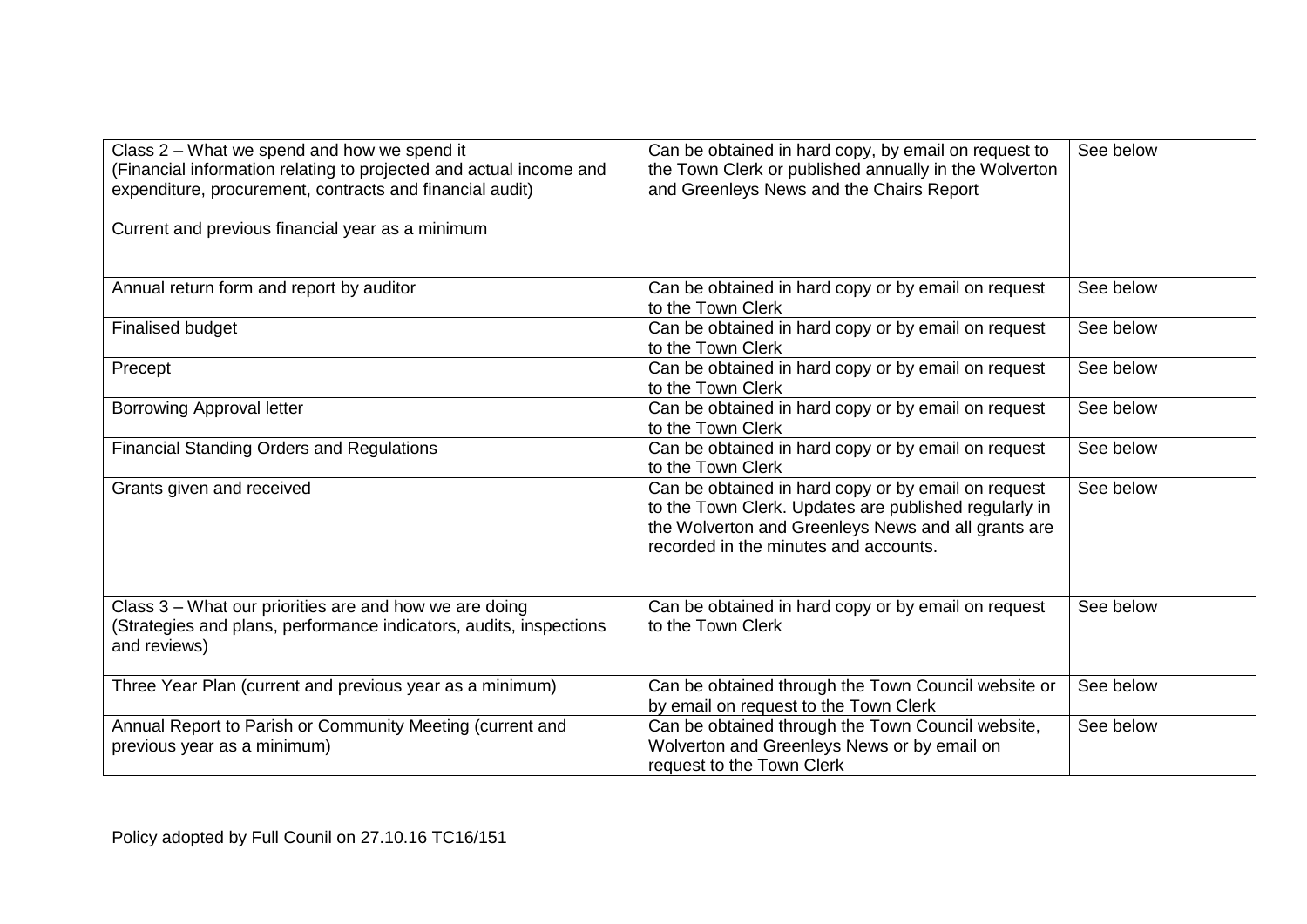| Class 4 – How we make decisions<br>(Decision making processes and records of decisions)                                                                                       | Can be obtained in hard copy or by email on request<br>to the Town Clerk                                                                                                          | See below |
|-------------------------------------------------------------------------------------------------------------------------------------------------------------------------------|-----------------------------------------------------------------------------------------------------------------------------------------------------------------------------------|-----------|
| Current and previous council year as a minimum                                                                                                                                |                                                                                                                                                                                   |           |
| Timetable of meetings (Council, any committee/sub-committee<br>meetings and parish meetings)                                                                                  | Can be obtained in hard copy, on the Town Council<br>noticeboards, on display in the Town Hall, on the<br>Town Council website or by email on request to the<br><b>Town Clerk</b> | See below |
| Agendas of meetings (as above)                                                                                                                                                | Can be obtained in hard copy, on the Town Council<br>noticeboards, in Wolverton Library, on the Town<br>Council website or by email on request to the Town<br><b>Clerk</b>        | See below |
| Minutes of meetings (as above)                                                                                                                                                | Can be obtained in hard copy, in Wolverton Library,<br>on the Town Council website or by email on request to<br>the Town Clerk                                                    | See below |
| Reports presented to council meetings - excluding confidential<br>reports                                                                                                     | Can be obtained in hard copy or by email on request<br>to the Town Clerk                                                                                                          | See below |
| Responses to consultation papers                                                                                                                                              | Can be obtained in hard copy or by email on request<br>to the Town Clerk                                                                                                          | See below |
| Responses to planning applications                                                                                                                                            | Can be obtained in hard copy, on the Town Council<br>website or by email on request to the Town Clerk                                                                             | See below |
| Class 5 – Our policies and procedures<br>(Current written protocols, policies and procedures for delivering our<br>services and responsibilities)<br>Current information only | Can be obtained in hard copy or by email on request<br>to the Town Clerk                                                                                                          | See below |
| Policies and procedures for the conduct of council business:<br>Procedural standing orders<br>Committee terms of reference                                                    | Can be obtained in hard copy or by email on request<br>to the Town Clerk                                                                                                          | See below |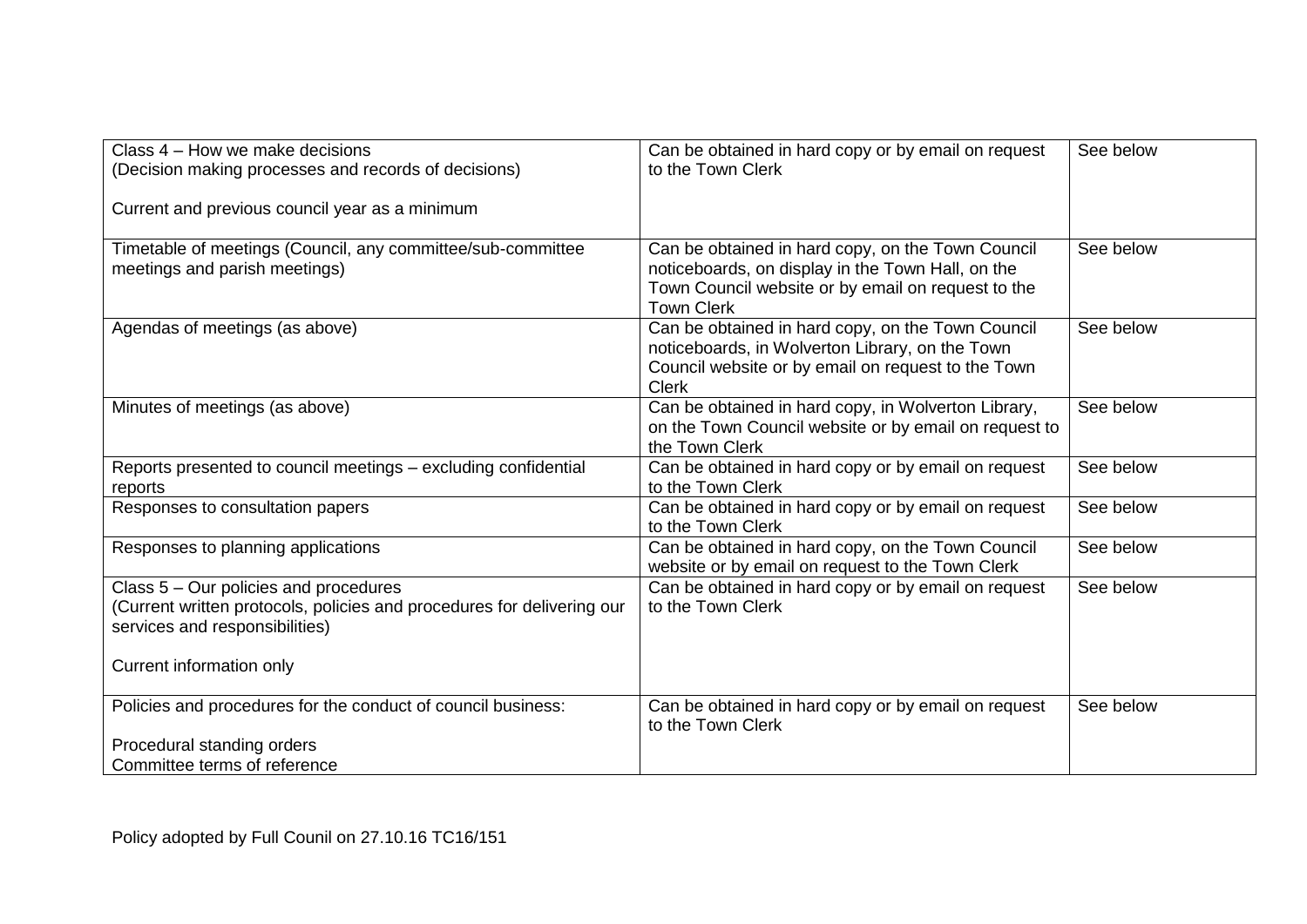| Delegated authority in respect of officers<br>Code of Conduct                                                                                                                                                                                                            |                                                                          |           |
|--------------------------------------------------------------------------------------------------------------------------------------------------------------------------------------------------------------------------------------------------------------------------|--------------------------------------------------------------------------|-----------|
| Policy statements                                                                                                                                                                                                                                                        |                                                                          |           |
| Policies and procedures for the provision of services and about the<br>employment of staff:                                                                                                                                                                              | Can be obtained in hard copy or by email on request<br>to the Town Clerk | See below |
| Internal policies relating to the delivery of services<br>Health and safety policy<br>Policies and procedures for handling requests for information<br>Complaints procedures (including those covering requests for<br>information and operating the publication scheme) |                                                                          |           |
| Data protection policies                                                                                                                                                                                                                                                 | Can be obtained in hard copy or by email on request<br>to the Town Clerk | See below |
| Schedule of charges (for the publication of information)<br>Schedule of other charges                                                                                                                                                                                    | Can be obtained in hard copy or by email on request<br>to the Town Clerk | See below |
|                                                                                                                                                                                                                                                                          |                                                                          | See below |
| Class $6$ – Lists and Registers<br>Currently maintained lists and registers only                                                                                                                                                                                         | hard copy; some information may only be available by<br>inspection)      | See below |
| Any publicly available register or list (if any are held this should be<br>publicised; in most circumstances existing access provisions will<br>suffice)                                                                                                                 | Can be obtained in hard copy or by email on request<br>to the Town Clerk | See below |
| <b>Assets Register</b>                                                                                                                                                                                                                                                   | Can be obtained in hard copy or by email on request<br>to the Town Clerk | See below |
| Disclosure log (indicating the information that has been provided in<br>response to requests; recommended as good practice, but may not<br>be held by parish councils)                                                                                                   | Can be obtained in hard copy or by email on request<br>to the Town Clerk | See below |
| Register of members' interests                                                                                                                                                                                                                                           | Can be obtained in hard copy or by email on request<br>to the Town Clerk | See below |